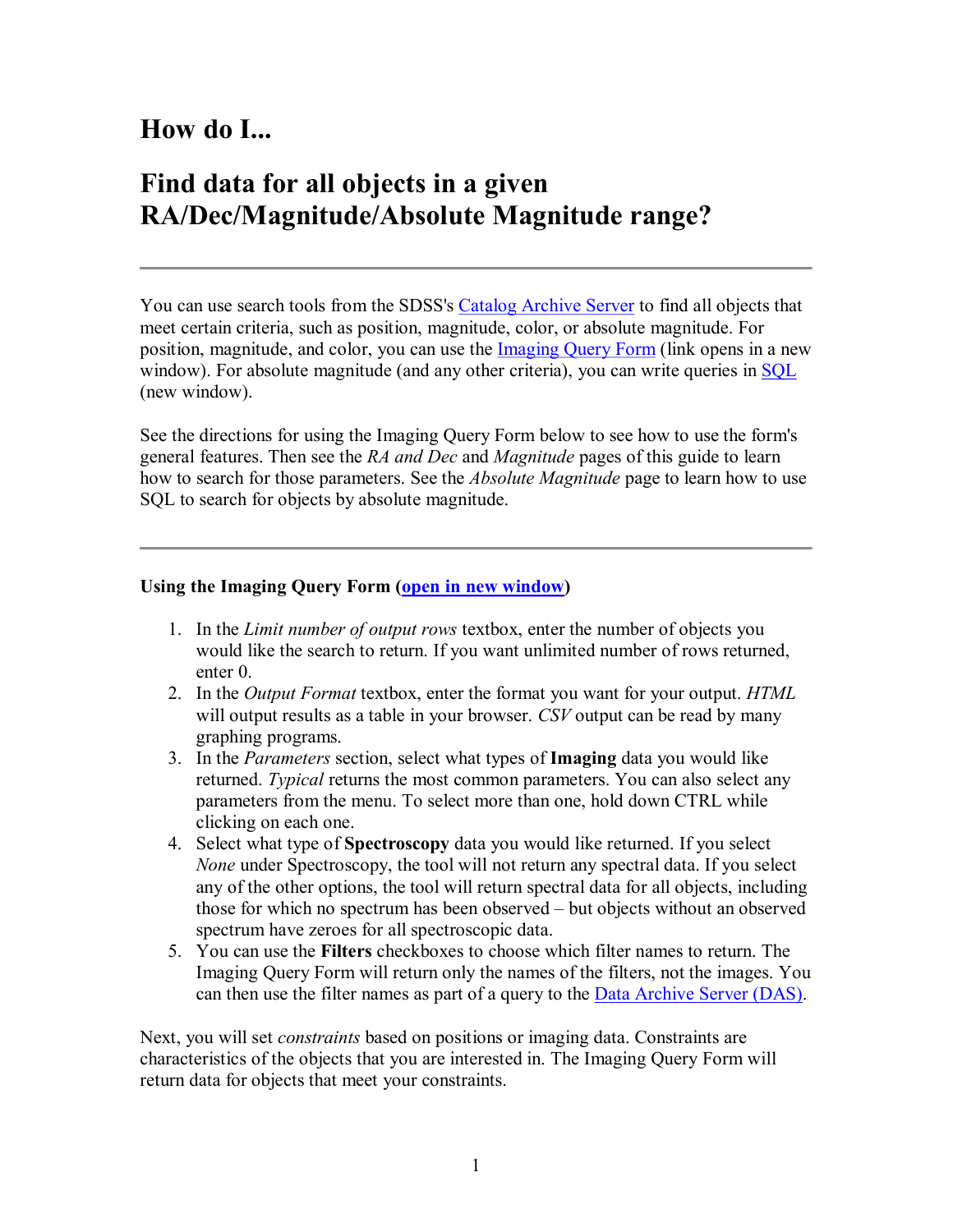#### **Find by Position (open Imaging Query Form in new window)**

One of the constraints you can use is to find objects only in a specific part of the sky. Use the *Position Constraints* box to choose constraints. You can choose not to use any position constraints (*None*), or you can choose one of three types (*Rectangle*, *Cone*, and *Proximity*).

- 1. *Rectangle* finds objects within a rectangle between a minimum and maximum RA and Dec. Enter minimums and maximums for RA and Dec, either in decimal degrees or in HMS/DMS. HMS input can be formatted as either HH:MM:SS.ss or HH MM SS.ss.
- 2. *Cone* finds objects within a radial patch of sky defined by a center RA/Dec and a radius. The default value is a search around  $RA = 180$ ,  $Dec = 0.2$ .
- 3. *Proximity* finds objects near to a list of positions. You give the list, either by pasting into the textbox or by uploading a file. You can optionally specify a maximum separation in which to search.
- 4. When you have finished entering all your constraints, click *Submit Request*. The tool will return only the objects you asked for, in the output format you specified. You now have your results; read the next step to see how to get the same results using SQL.
- 5. If you would rather use SQL to search by position, write your query so that it uses one of the position functions, either dbo. fGetNearbyObjEq(ra, dec, radius) or dbo.fGetObjFromRect(ra1,ra2,dec1,dec2). Specify the function in the FROM block, and be sure to check that the object IDs are the same in the WHERE block. So here is a query to search a radial patch of sky, returning IDs and positions (click **Submit** to run):

```
SELECT p.objid, p.ra, p.dec 
FROM PhotoObj p, dbo.fGetNearbyObjEq(180,0.2,5) n
WHERE n.objID = p.objID
```
#### **Find by Magnitude or Color (open Imaging Query Form in new window)**

Instead of, or in addition to, searching by position, you can also tell the Imaging Query Form to search by magnitude. To do this, use the *Imaging Constraints* section. The default is no constraints (that is, to return objects with any magnitudes and colors).

- 1. First, select the *Type* of magnitude on which you would like to search: *Petrosian*, *Model* (the better fit of a DeVaucouleurs and exponential profile), or *PSF*.
- 2. Next, enter the magnitudes you would like to search for in the *Magnitudes* textbox. You can enter constraints on any of the SDSS's five filters  $(u, g, r, i, z)$ , and you can enter minima and/or maxima for each value.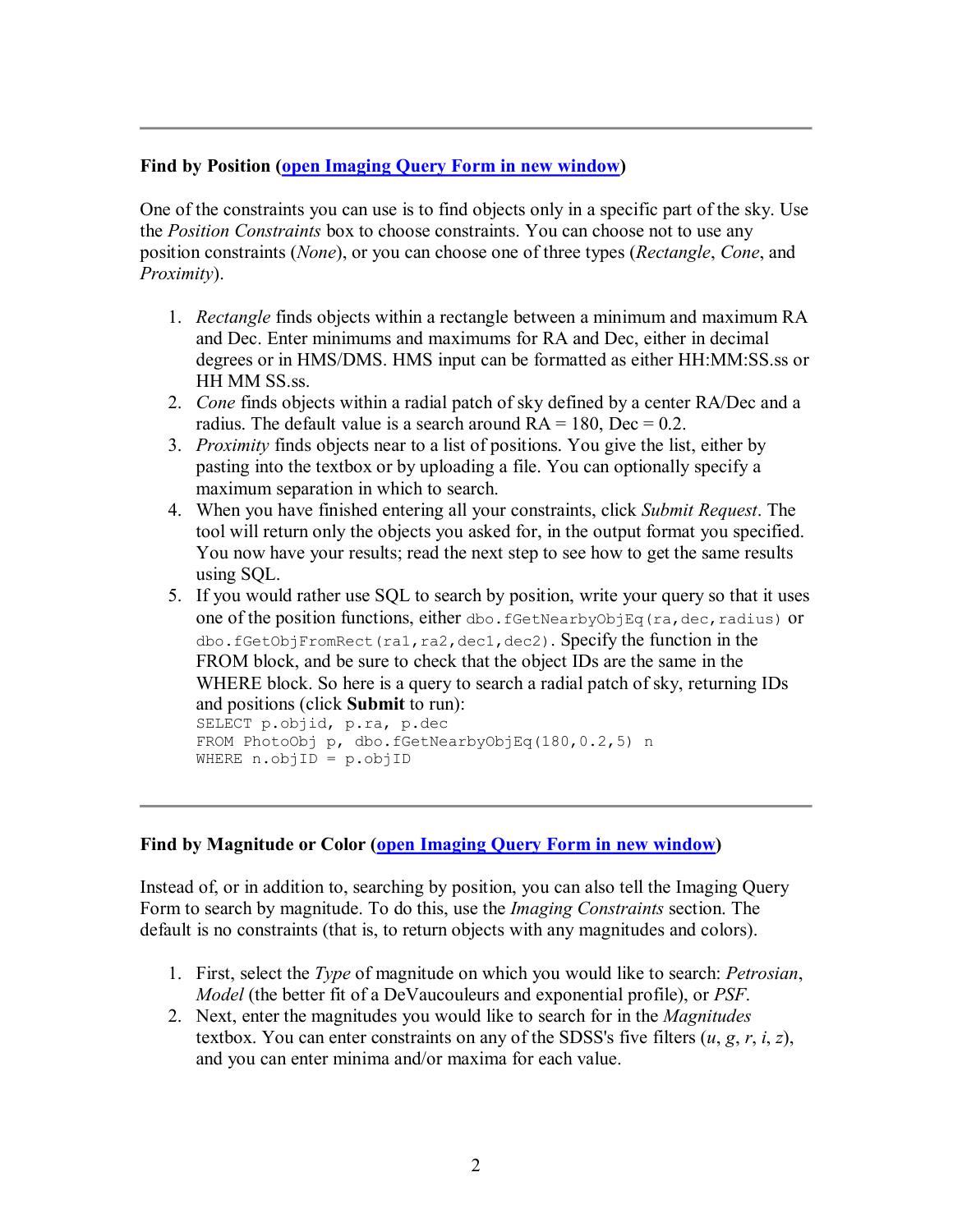- 3. You can search by color instead of or in addition to magnitude. Your choices for colors are *u-g, g-r, r-i,* and *i-z.* You can enter minima and/or maxima for each value.
- 4. You also search for specific types of object: *extended sources*, *point sources*, *sky*, or *unknown*.
- 5. You can also search for the presence or absence of specific *flags*. See the tutorial Find out if SDSS's imaging data for an object are reliable? to see what flags mean and how to use them.
- 6. When you have finished entering all your constraints, click *Submit Request*. The tool will return only the objects you asked for, in the output format you specified. You now have the data you requested. See the next step to learn how to get the same data using SQL.
- 7. If you would rather search by magnitudes with SQL, add the following line to the WHERE block of your query: WHERE  $q < 17$

Substitute any of the filters, any operator  $(=, <, >, \leq, >=, !=)$ , and any value. You can also use BETWEEN to specify a range of magnitudes.

For example, here is a query to find objects with r magnitudes between 15 and 19:

SELECT top 10 objid, ra, dec, r FROM PhotoObj WHERE g BETWEEN 15 and 19

### **Find by Absolute Magnitude (open SQL Search in new window)**

Unfortunately, the Imaging Query Form allows you to search only by apparent magnitude, which is what is observed and stored in the database. To find objects by absolute magnitude, you will need to perform a SQL search.

Absolute magnitude relies on a distance calculation, which the SDSS can supply through redshift. Assuming Hubble Cosmology, the distance is equal to (4,280 MPc) x redshift. So the equation for absolute magnitude is:

# $M = m - 5 \log (4,280 \text{ Mpc} \times d) + 5$

SQL can perform simple mathematical calculations. But, to find magnitude and distance data together, you will need to search the specPhoto view, which has both photometric and spectroscopic data. To search this view, and add a statement like this to the WHERE block of your query:

WHERE modelmag r-5\*log10(4.28E+08\*z)+5 < -21